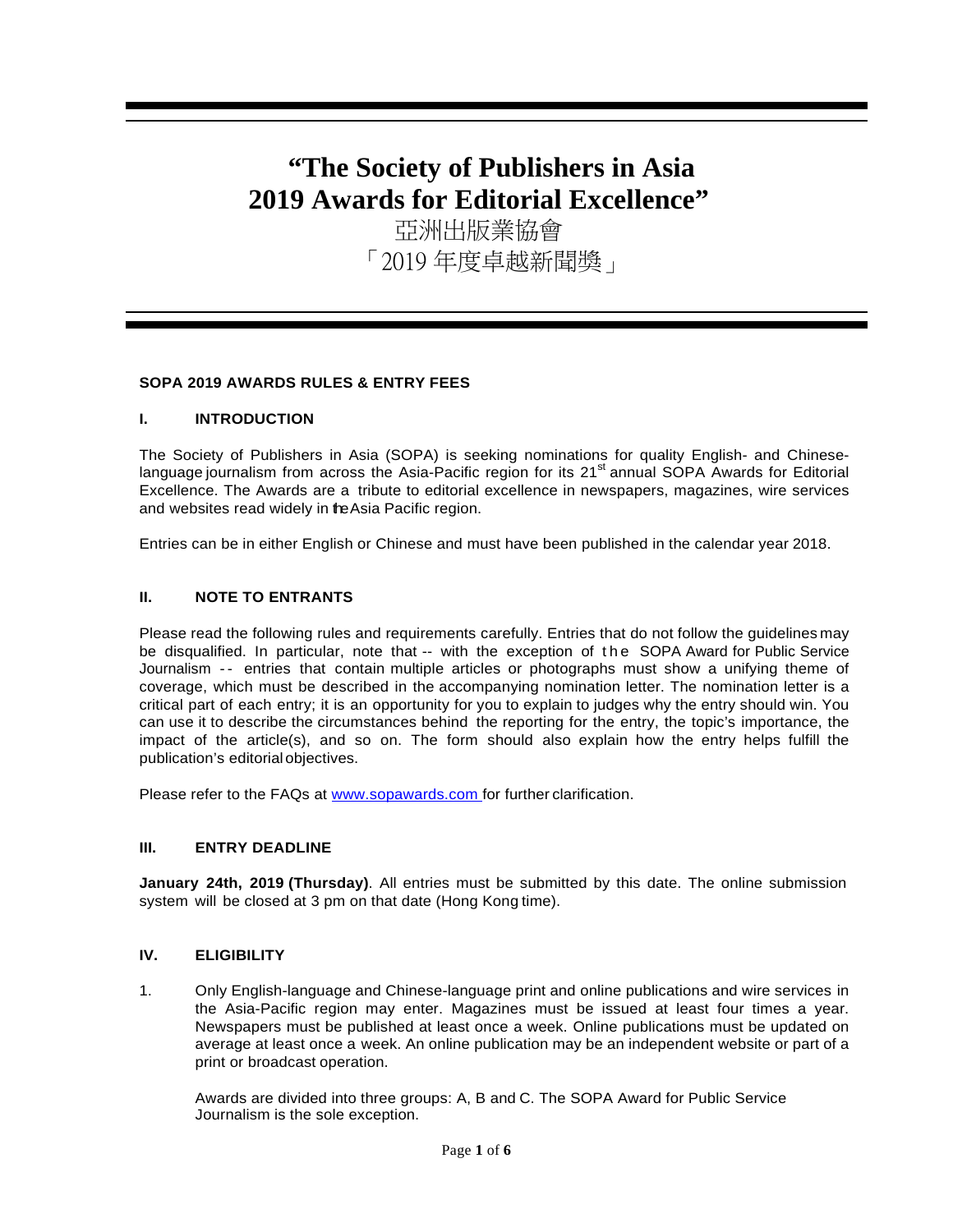- A. English-language newspapers, magazines and online publications, including wire services and websites, that circulate widely in three or more countries in the Asia-Pacific region, considered to be international media.
- B. English-language newspapers, magazines and online publications, including wire services and websites, that circulate primarily in one or two countries in the Asia-Pacific region, considered to be regional or local media or industry publications in areas like travel or finance.
- C. Chinese-language publications, including Chinese-language websites and wire services, should enter in Group C.

*Note: Online publications that are affiliated with, or part of, a print publication should enter in the* same category as their affiliated print publications. Independent online publications should enter in *Group B or Group C.*

*The SOPA Award for Public Service Journalism will be the only one given out across categories A, B and C. (For record-keeping purposes, the system will still ask for the appropriate group.)*

- 2. Online publications, wire services and trade publications may enter in all reporting, writing and photography award categories.
- 3. Entries must have been published during the calendar year 2018.
- 4. Entries must have been published originally by the entering publication.
- 5. Entries must have a substantial emphasis on the Asia-Pacific region and reflect substantial journalistic efforts conducted in the Asia-Pacific region. For the purposes of the Awards, the Asia-Pacific region is defined to include the region of Afghanistan and the Central Asian republics in addition to the Indian subcontinent, North Asia, East Asia, Southeast Asia, Australia, New Zealand, and Pacific Islands. Iraq, Iran and the Middle East are not included in this definition.
- 6. Entries may be the work of one journalist or multiple journalists. Each entry may be nominated into two categories at most. Entries must be entered in the language in which they were originally published.
- 7. Entries that comprise more than a single article or photograph must demonstrate a clear theme of coverage, and that theme should be clearly articulated in the nomination letter.
- 8. Photographic entries must not have been manipulated or altered, apart from standard cropping and editing.
- 9. Any challenge to the fairness or accuracy of an entry as well as the publication's response to the challenge, including published corrections and clarifications, must be included in the nomination letter.

# **V. AWARD CATEGORIES**

# **Categories open to all publications, including websites and wire services:**

# **1. Excellence in Reporting on Women's Issues (**卓越女性議題報道獎**)**

Honoring original coverage of women in Asia, in politics, economics, society or other realms. The common thread should be an exploration of the lives of women and the challenges they face. **Maximum of 3 articles per entry.**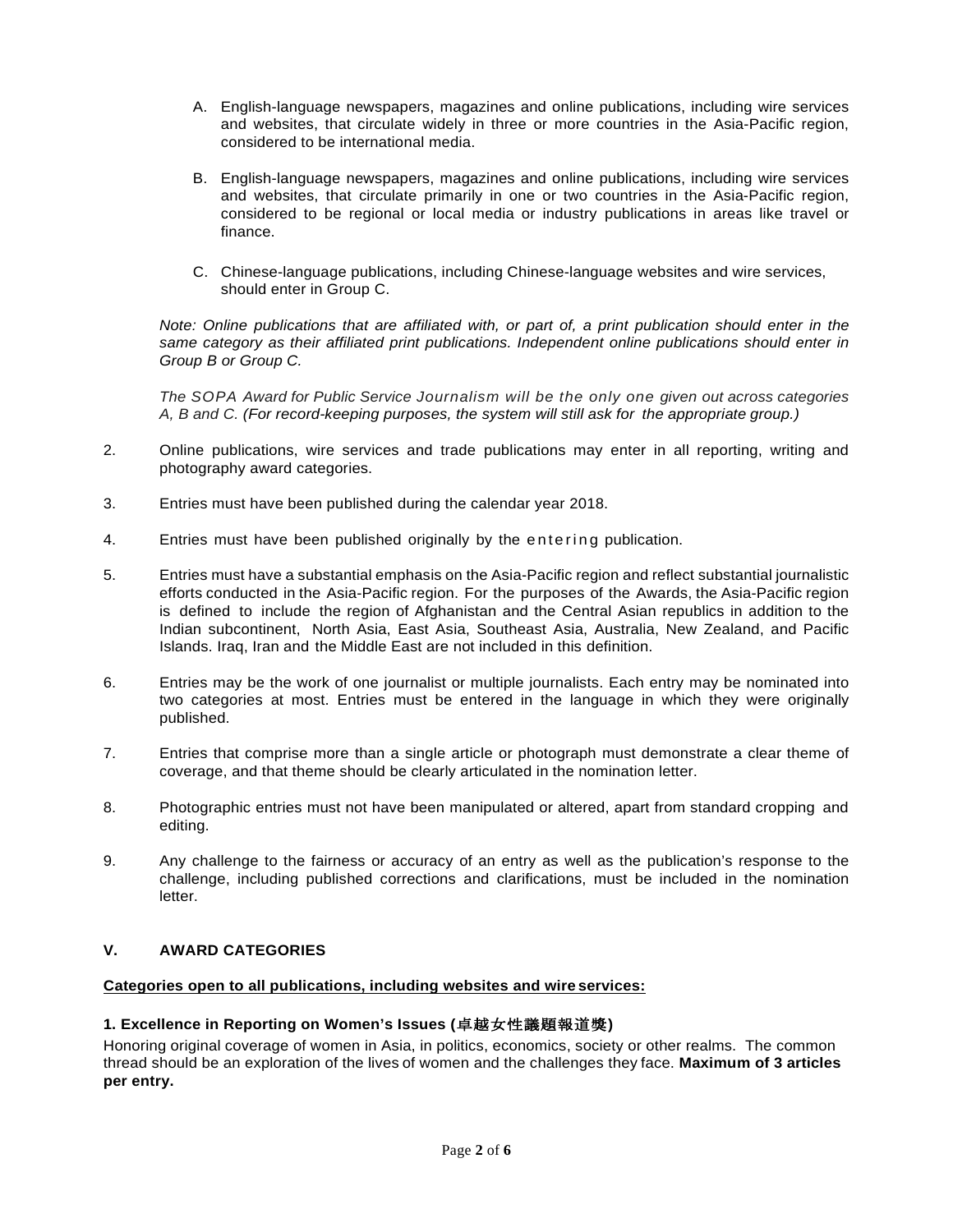# **2. Excellence in Journalistic Innovation (**卓越新聞報道創新獎**)**

Honoring the work that uses new or emerging digital tools to deliver news content in an innovative manner and/or encourages audience engagement with the news. This category accepts URLs of work(s) only. **Maximum of 3 articles per entry.**

# **3. Excellence in Video Reporting (**卓越視頻報道獎**)**

Honoring the work that demonstrates excellence in short-form video news reports. Entries should not exceed 10 minutes in length. Virtual reality and 360-degree video are eligible to enter. **Maximum of 1 submission per entry.**

# **4. Excellence in Human Rights Reporting (**卓越人權報道獎**)**

Honoring the work that demonstrates high standards of reporting on a human rights topic of significance. **Maximum of 3 articles per entry.**

# **5. Excellence in Feature Writing (**卓越專題特寫獎**)**

Honoring the work that demonstrates high standards of reporting and writing to describe an idea, event, trend or personality, or explain a topic of significance. **Maximum of 1 article per entry.**

# **6. Excellence in Magazine Design (**卓越雜誌設計獎**)**

Honoring the magazine that demonstrates high standards in visual presentation. This category is open only to magazines. Publications may nominate only ONE entry in this category. **Maximum of 1 magazine per entry.**

# **7. Excellence in Arts and Culture Reporting (**卓越藝術及文化報道獎 )

Honoring the work that demonstrates high standards of reporting and writing in fine arts and cultural topics, including food and travel. **Maximum of 3 articles per entry.**

# **8. Excellence in Explanatory Reporting (**卓越解釋性報道獎)

Honoring the work that demonstrates high standards of reporting, writing and in-depth analysis to explain a topic of significance. **Maximum of 3 articles per entry.**

# **9. Excellence in Business Reporting (**卓越經濟報道獎**)**

Honoring the work that demonstrates high standards of reporting on a business topic ofsignificance. **Maximum of 3 articles per entry.**

# **10. Excellence in Information Graphics (**卓越數據圖像獎**)**

Honoring entries that demonstrate high standards in presenting information in graphical form. Entries can be PDF files or URL of work(s). **Maximum of 3 articles per entry.**

# **11. Excellence in Reporting Breaking News (**卓越突發新聞獎**)**

Honoring the work that demonstrates high standards of reporting a breaking news event under deadline pressure. **Maximum of 3 articles per entry.**

# **12. Excellence in Opinion Writing (**卓越評論獎**)**

Honoring the opinion piece(s) or editorial(s) that best serve(s) to advance discussion and debate on atopic of significance. **Maximum of 3 articles per entry.**

# **13. Excellence in Reporting on the Environment (**卓越環境報道獎**)**

Honoring the work that demonstrates high standards of reporting on an environmental topic of significance. **Maximum of 3 articles per entry.**

# **14. Excellence in Photography (**卓越攝影獎**)**

Honoring the work that demonstrates high standards of feature photography. (Note: entries must have been taken by or exclusively for the publication concerned) **Maximum of 5 photos per entry.**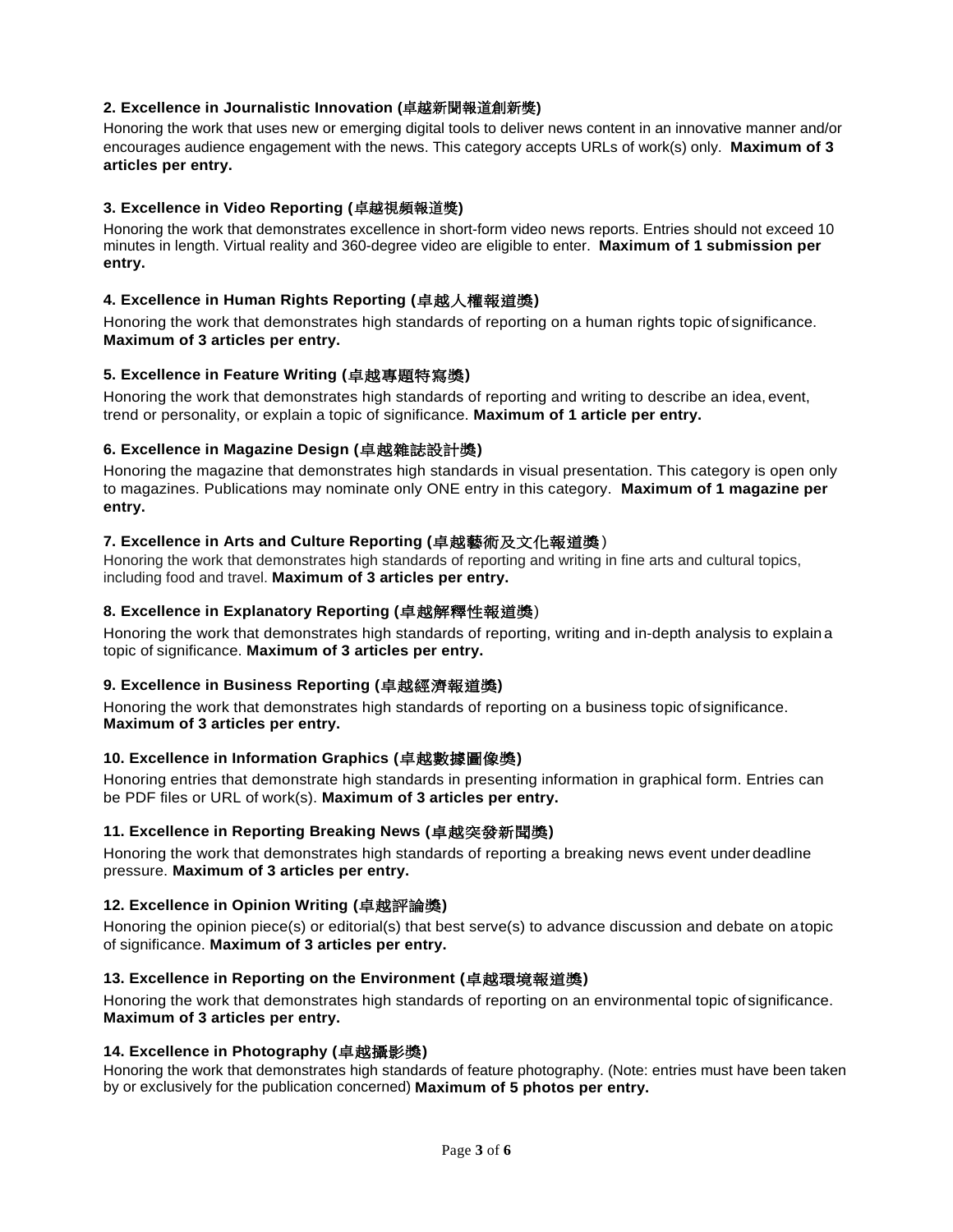# **15. The Scoop Award (**獨家新聞獎**)**

Honoring the exclusive story that has a significant impact and is widely followed by competing news media. **Maximum of 3 articles per entry.**

# **16. Excellence in Investigative Reporting (**卓越調查報道獎**)**

Honoring the publication that advances the public interest on a topic of significance by exposing wrongdoing or corruption, uncovering malfeasance or, in some other way, holding the powerful to account. In addition to original reporting, submissions may include editorials, photographs and graphics. **Maximum of 3 articles per entry.**

# **17. SOPA Award for Public Service Journalism (**亞洲出版業協會公共服務新聞大獎**)**

The SOPA Award for Public Service Journalism recognizes outstanding journalistic work in print, photography, video, or online media that represents an exemplary contribution to public service in the Asia-Pacific region.

Entries can consist of a single piece or up to a maximum of five works of journalism.Examples can comprise a single package of written work/photos/video or a series of written works/photos/videospublished.

There will be only one SOPA Award for Public Service Journalism award given out across categories A, B and C. Publications may nominate only ONE entry in this category. Submissions can take the form of PDF files or URLs of work(s).

# **VI. RULES FOR SUBMISSION**

- 1. Each publication may submit a maximum of TWO entries per category except in the following categories: SOPA Award for Public Service Journalism and Excellence in Magazine Design. In those categories, each publication may submit only ONE entry.
- 2. Each entry may include a maximum of THREE pieces of work except in Excellence in Feature Writing, which is limited to ONE article per entry; Excellence in Photography, which is limited to FIVE photographs; Excellence in Video Reporting, which is limited to ONE video per entry; and Excellence in Magazine Design, which is limited to ONE edition of a magazine only.
- 3. More than half of each entry must consist of written articles except in:

*Excellence in Photography, Excellence in Information Graphics, Excellence in Video Reporting and Excellence in Journalistic Innovation*

- 4. Each entry must include the following:
	- (a) The nominated work(s), (each piece of work submitted in one PDF file or up to three URLs)
	- (b) Completed online entry form
	- (c) Completed online nomination letter

NOTE: SOPA will only accept electronic submissions for convenience, security and cost reasons. All entries must be submitted through the SOPA 2019 Awards website www.Sopawards.com [\(https://sopawards.awardsplatform.com/\)](https://sopawards.awardsplatform.com/) Entries by email or mail will not be accepted.

- 5. All categories require a minimum number of five entries. Failure to meet the minimum will result in automatic cancellation of that category.
- 6. For Group C, entry forms must be in Chinese and English. They nomination letter must be in Chinese.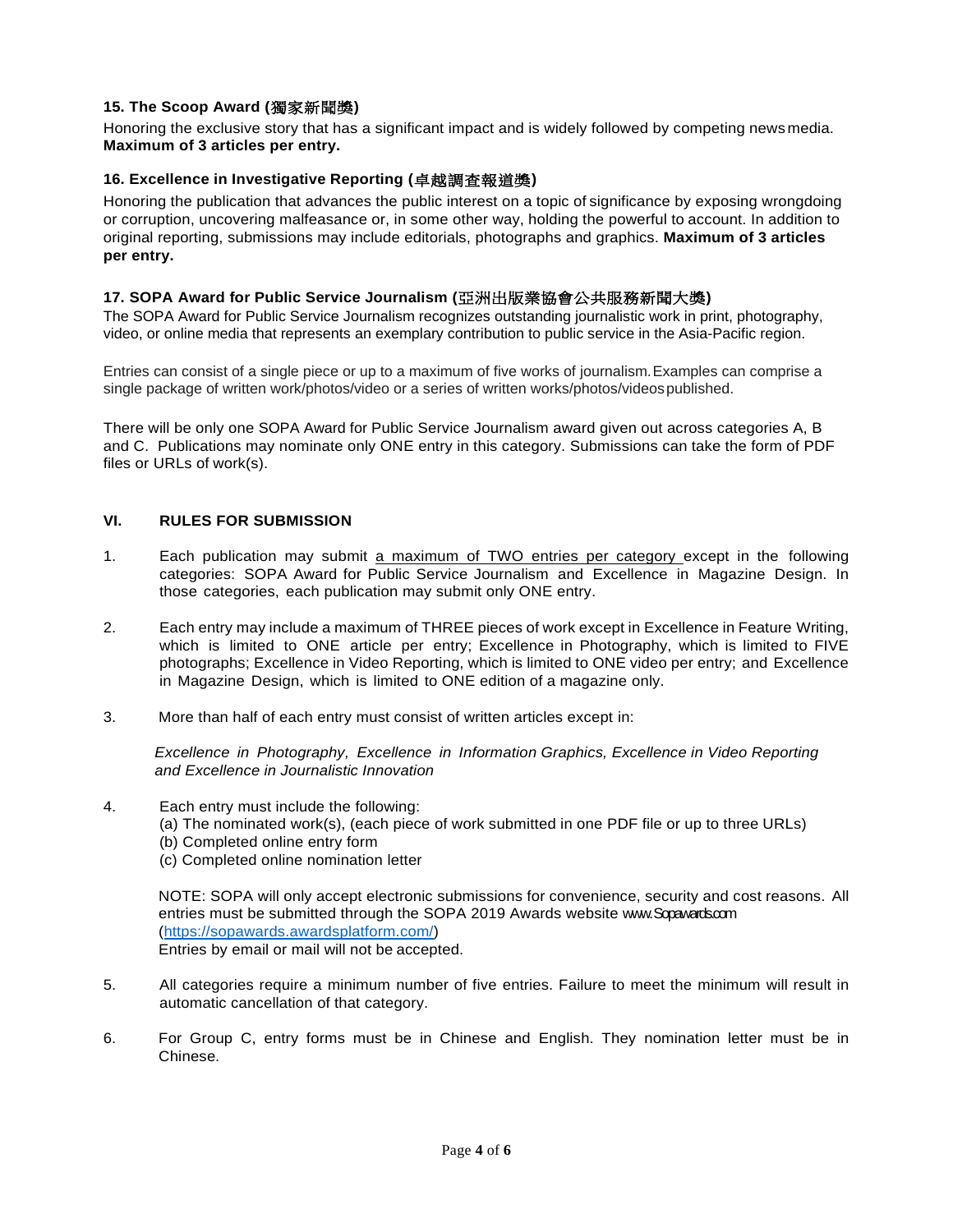7. The nomination letter must explain why the entry deserves consideration for the category of award entered, the publication's editorial objectives and how the entry helped fulfill those objectives. It may also provide additional information about the entry to assist the judges in placing the entry in context. In the case of entries with multiple articles or photographs, it must explain the unifying theme of coverage the articles or photographs collectively address. Entries will be judged against how well they fulfill the objectives described in the nomination letter.

Entries submitted as URLs should ensure the URL is live and active during February-May 2019. Each URL is counted as one piece of work. The work should have been first published in 2018. Entries may be a single item or a continuing project, and may consist of up to THREE URLs, or FIVE photographs depending on the category of award. The URLs may be listed in the nomination portion of the entry form. Entries that are hosted on websites requiring passwords must provide a single username and password to be used by the judges. These may be entered in the entry form. It is up to the entrant to ensure that judges are able to access URLs. You will not be informed if URLs cannot be accessed.

- 8. Entries in the Photography and Magazine Design categories should be submitted in published PDF form rather than original photos. The issues entered should have the relevant pages clearly marked. Photo essays will need to clearly indicate which photographs are being entered. Entries that are not clearly marked will be disqualified.
- 9. SOPA reserves the right to publish the entries.
- 10. **NO REFUNDS** will be made once entries have been submitted. Please read the Rules and FAQ before submitting payment.

# **VII. INTERPRETATION**

Any questions as to the interpretation of these and all other rules will be decided by the SOPA Editorial Committee. In case of discrepancies between the English and Chinese versions of the rules, the English version will prevail. No award shall be made in a category if there are insufficient entries of merit. Decisions are final.

# **VIII. ENTRY FEES & PAYMENT METHODS**

1. The entry fee is based on a publication's circulation and website's monthly unique visits.

| <b>Group A</b> | English-language newspapers, magazines and online publications, including<br>wire services and websites, that circulate widely in three or more countries in the<br>Asia-Pacific region considered to be international media.                                                                 |
|----------------|-----------------------------------------------------------------------------------------------------------------------------------------------------------------------------------------------------------------------------------------------------------------------------------------------|
| <b>Group B</b> | English-language newspapers, magazines and online publications, including<br>wire services and websites, that circulate primarily in one or two countries in the<br>Asia-Pacific region considered to be regional or local media or industry<br>publications in areas like travel or finance. |
| <b>Group C</b> | Chinese-language newspapers, magazines and online publications, including<br>wire services and websites, that circulate in the Asia-Pacific region.                                                                                                                                           |

| Cost per entry | Group A   | Group B   | Group C   |
|----------------|-----------|-----------|-----------|
| Non-members    | HK\$1.600 | HK\$1,000 | HK\$1,000 |
| SOPA members*  | HK\$1.400 | HK\$900   | HK\$900   |

\* SOPA members enjoy discount on all entry fees. For SOPA membership discount code, please request via email to [mail@sopasia.com](mailto:mail@sopasia.com) latest **by Friday Jan 11th, 2019**.